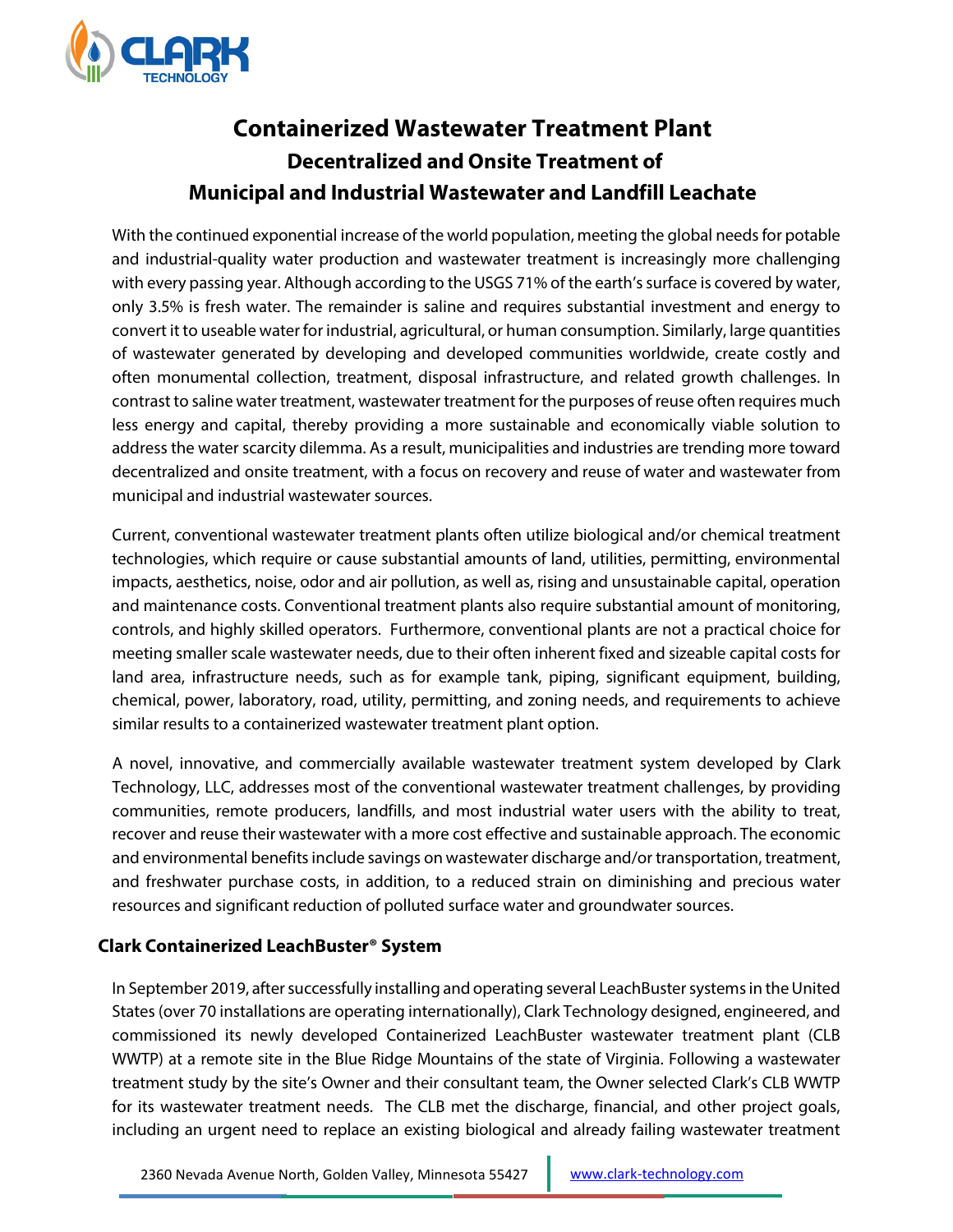

plant, after it was severely damaged by a significant windstorm. Following the start of the project, an application was submitted to the Virginia Department of Environmental Quality (VDEQ) for a National Pollutant Discharge Elimination System (NPDES) permit to replace their existing system with the new CLB system. Once approval for the permit was secured from VDEQ, Clark began design and construction of the treatment plant. Within months, after completing design and manufacture of the CLB, it was transported to the site for installation. In parallel to the containerized system construction, civil site preparations were completed that included concrete pad placement and installation of the necessary wastewater delivery and off-take lines, as well as the required power supply. Installation and commissioning of the CLB was completed over the span of two weeks.

## **System Specification**

The system was designed for a population equivalent (PE) of about 300 people. The Owner chose to rehabilitate and reuse eight existing wastewater storage tanks to equalize and normalize the hourly and daily fluctuations in the incoming wastewater stream.

The CLB in Virginia is modular and upgradable to 50,000 gpd or 750 PE with minor modifications required to accommodate adequate future treatment and buffering capacity. As part of the CLB design, provisions such as additional treatment and power capacity were considered to accommodate future expansion needs. Table 1 below provides an overview of the CLB's capabilities and specifications.

| <b>Item</b>                                     | <b>Description</b>                                                                                                                                                                             |  |
|-------------------------------------------------|------------------------------------------------------------------------------------------------------------------------------------------------------------------------------------------------|--|
| LeachBuster <sup>®</sup> WWTP<br>Description    | US manufactured, containerized, stainless steel and/or GRP construction, LB-<br>treatment levels 1-14 for industrial, municipal, landfill leachate, and water<br>reuse treatment applications. |  |
| <b>Treatment Levels</b>                         | Produces up to 14 different levels of treated water quality covering the whole<br>spectrum from UF to Ultra-pure and levels in between, such as NF and RO.                                     |  |
| Average/Max Daily Flow                          | 5,000to 500,000++ gallons per day (gpd)                                                                                                                                                        |  |
| Applications                                    | Industrial, food production, agricultural, municipal, landfill leachate,<br>hospitality, and commercial wastewaters. Potable water treatment and reuse.                                        |  |
| Discharge Point                                 | Protected trout and potable water streams, general surface waters, secondary<br>treatment lagoons or ponds                                                                                     |  |
| <b>System Housing</b>                           | 40 ft and 53 ft insulated high cube shipping container (5,000 to 50,000 gpd<br>per container, dependent on treatment plant level and wastewater type.)                                         |  |
| <b>Wastewater Delivery System</b>               | Varies                                                                                                                                                                                         |  |
| Input Power                                     | Varies, 480V, 3-phase power source (can be accomplished through VFD if 3-<br>phase power is not available at site.)                                                                            |  |
| Treated Wastewater Discharge<br>Rate (effluent) | 4,700 to 470,000 gpd (dependent on treatment plant level and wastewater<br>type)                                                                                                               |  |
| Design and Engineering                          | 4-12 weeks (dependent on overall plant size, balance of plant and site work<br>needs)                                                                                                          |  |
| Construction                                    | 8-16 weeks (dependent on existing site conditions)                                                                                                                                             |  |
| Installation and<br>Commissioning               | 2-6 weeks                                                                                                                                                                                      |  |

**Table 1. General CLB Wastewater Treatment Plant Specifications**

After running for several months, the specific CLB in Virginia achieved all performance and discharge criteria set forth in the VDEQ permit requirements, which is summarized below:

2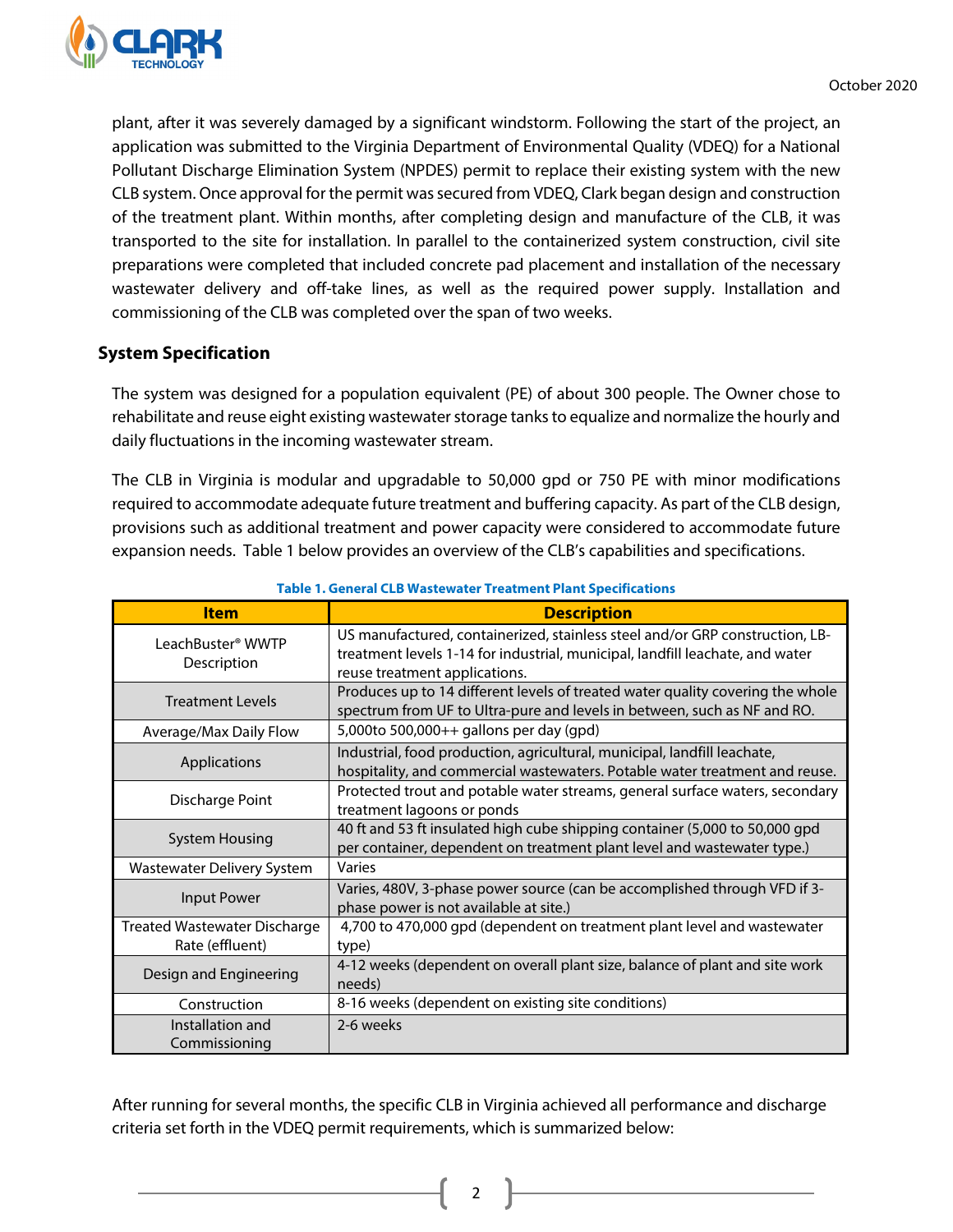

October 2020

| <b>Parameter</b>                   | <b>Influent</b> | <b>Effluent</b> | <b>Units</b> |
|------------------------------------|-----------------|-----------------|--------------|
| Biological Oxygen Demand, BOD      | 305             | <b>ND</b>       | mq/L         |
| <b>Total Suspended Solids, TSS</b> | 260             | ND.             | mq/L         |
| Total Kjeldahl Nitrogen (TKN)      | 81              | 6.2             | mq/L         |
| $NO2$ plus $NO3$ - Nitrogen        | 17              | <b>ND</b>       | mq/L         |
| Phosphorus                         | 10.2            | 0.051           | mq/L         |
| E.coli                             | $>10^{7}$       |                 | MPN/100 ml   |

#### **Table 2. Independent Third Party Laboratory Virginia CLB WWTP Analysis**





Photograph 1: Typical Containerized WWTP Photograph 2: Standard interior view of the control installation. Virginia CLB is shown. **panel, pumps, VFDs, and other equipment for a typical** Containerized WWTP. Virginia CLB is shown.

### **System Summary**

The Containerized LeachBuster® WWTP is a compact and ready-to-install, plug-and-play system with minimal onsite construction requirements. The following table highlights some of the important features and differences of the CLB WWTP, when compared with conventional and biological WWTPs.

| <b>Item</b>              | <b>Clark Containerized LeachBuster<sup>®</sup> WWTP</b>       | <b>Conventional WWTPs</b>                      |
|--------------------------|---------------------------------------------------------------|------------------------------------------------|
| Treatment<br>Flexibility | Cleans wastewater and water streams to a desirable degree     | Typically removes organics and often needs     |
|                          | of purity required by the application/owner. Provides         | tertiary treatments to achieve a higher purity |
|                          | effluent with up to 14 different desired quality levels,      | effluent. Typically produces only one level of |
|                          | covering a wide spectrum of purity levels from UF, NF, RO,    | purity. The plants typically require           |
|                          | and everything in between. Produces ultra-pure (pico          | substantial re-design for removing new and     |
|                          | meters) to agricultural quality water (leaving nutrients, but | emerging contaminants or to meet a more        |
|                          | cleaning pathogens, heavy metals, and others).                | stringent level of output purity.              |
| Footprint                | Fits into one or two shipping containers with up to 1000 sq   |                                                |
|                          | ft, plus some area for peripherals. Requires up to 80% less   | Several acres for primary, secondary, and      |
|                          | space than for a conventional WWTP of the same size and       | often tertiary treatment.                      |
|                          | treatment type.                                               |                                                |
| Contaminant              | Removes most or all organics (BOD, COD, TSS, VOCs, SVOCs,     | Often requires several steps such as           |
| Agnostic                 | PAHs, DRO, GRO), inorganics (metals, semi-metals, dissolved   | chemical, biological, and even post filtration |

#### **Table 3. CLB WWTP Compared to Conventional WWTPs**